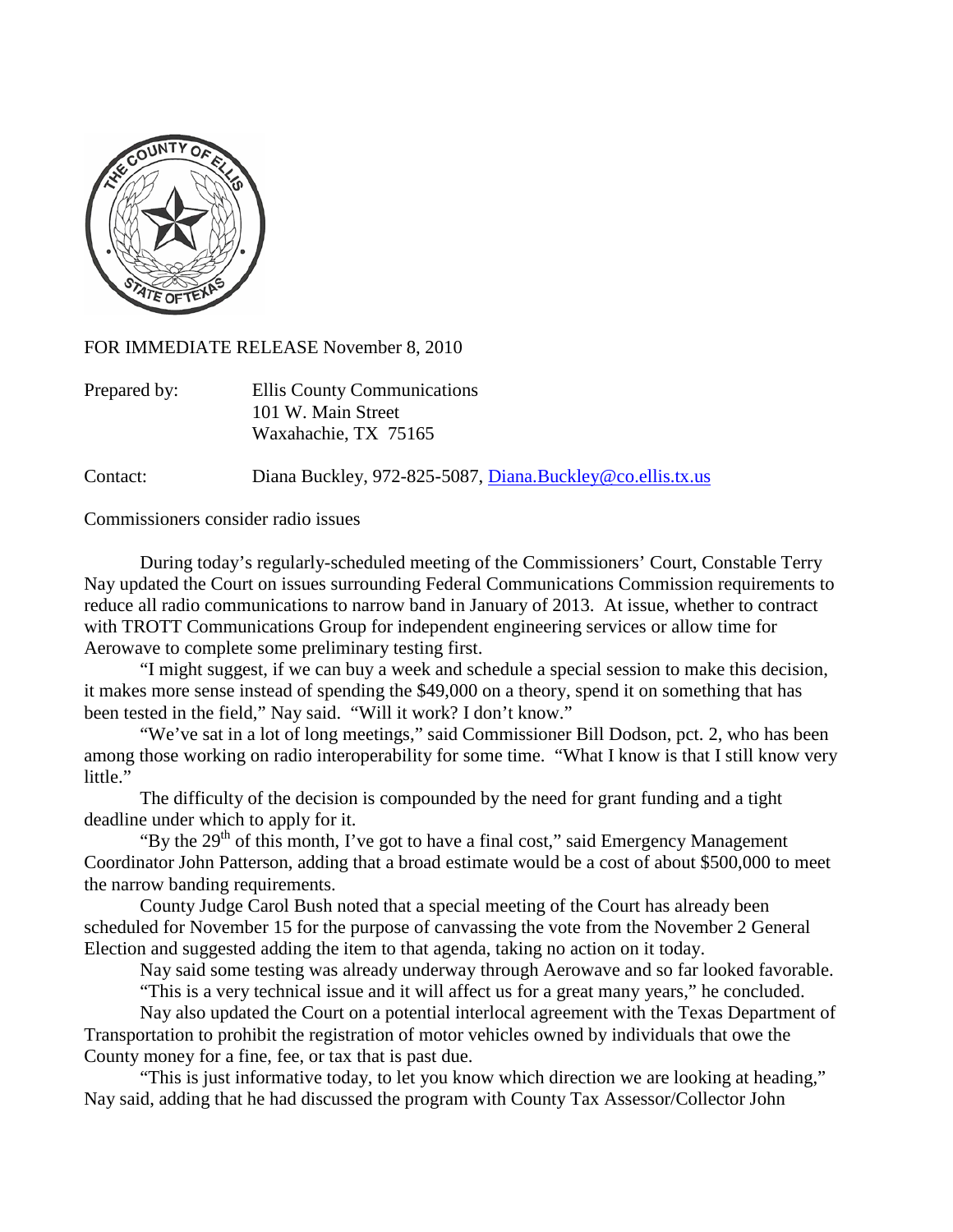Bridges. "What it does is blocks their auto registration. It is something that is outwardly visible; you know you can get pulled over for it."

Commissioners asked to hear reports on the effectiveness of the program in neighboring counties as a method to encourage payment of overdue fines, fees and taxes.

The Court also took some early steps toward the construction of juvenile detention and Sheriff's Office facilities on the property known as the County Farm, awarding the bid for construction to Corbet Construction, the bid for excavation and paving to J & K Excavation, and the bid for professional engineering services for geotech and material testing to Terracon Consultants.

"This facility will take us long into the future," said County Engineer Joe White. "If we need a small building, we will not have to worry about it for many years. It's like building a subdivision without the houses – it's a planned community."

"It's a pretty area, and the way it is designed architecturally, it will be a nice improvement," said Bush.

Corbet Construction recently finished work on the county's new Adult Probation Offices as well as the refurbished train depot project for the City of Waxahachie.

The Court also heard a presentation from Casey Ballard with United Way of West Ellis County.

"You already do a United Way campaign, and we receive a check monthly, but we would like to talk about growing the campaign a little bit," Ballard said. "It can be simple: just an opportunity to talk to the employees so they can understand how important this is. If an employee gives only six dollars a month, they can feed one person a day through Meals on Wheels."

Ballard said the members of the United Way board met with approximately 30 non-profit organizations last week, hearing pleas for funding amounting to over \$500,000 for the upcoming year.

"We would love to be able to give that out, but we are not going to be able to do so until we involve everyone," she said, adding that the group funds non-profits as large as Meals on Wheels or as small as The Light of Gabriel Foundation.

Ballard confirmed that dollars raised in Ellis County are spent in Ellis County, at the full discretion of the Ellis County boards of directors, either the West Ellis County or Greater Ennis groups.

"We want to be sure that we are talking about the entire county as we talking about United Way," she said. "As we are giving Ellis County employees the opportunity to participate in a campaign, they can choose United Way of West Ellis County or Greater Ennis United Way."

In other business, Commissioners:

- Granted a variance allowing a flush valve instead of a fire hydrant for a replat of property at Reagor Gateway in pct. 2;
- Denied a request to locate a salvage yard at 2585 South Highway 77 due to health and safety concerns, with Commissioner Heath Sims, pct. 3, casting a dissenting vote;
- Approved a preliminary plat for Hidden Hill Subdivision in pct. 3;
- Declared a 1999 Chevrolet and a 2002 Dodge Stratus as surplus;
- Appointed Don Weldon to replace Darryl McGee as a commissioner for Emergency Service District #7 effective immediately;
- Approved an interlocal contract with the City of Maypearl;
- Authorized the County Judge to enter into an interlocal agreement between Ellis, Johnson, Hill and Somervell Counties and the Prairielands Groundwater Conservation